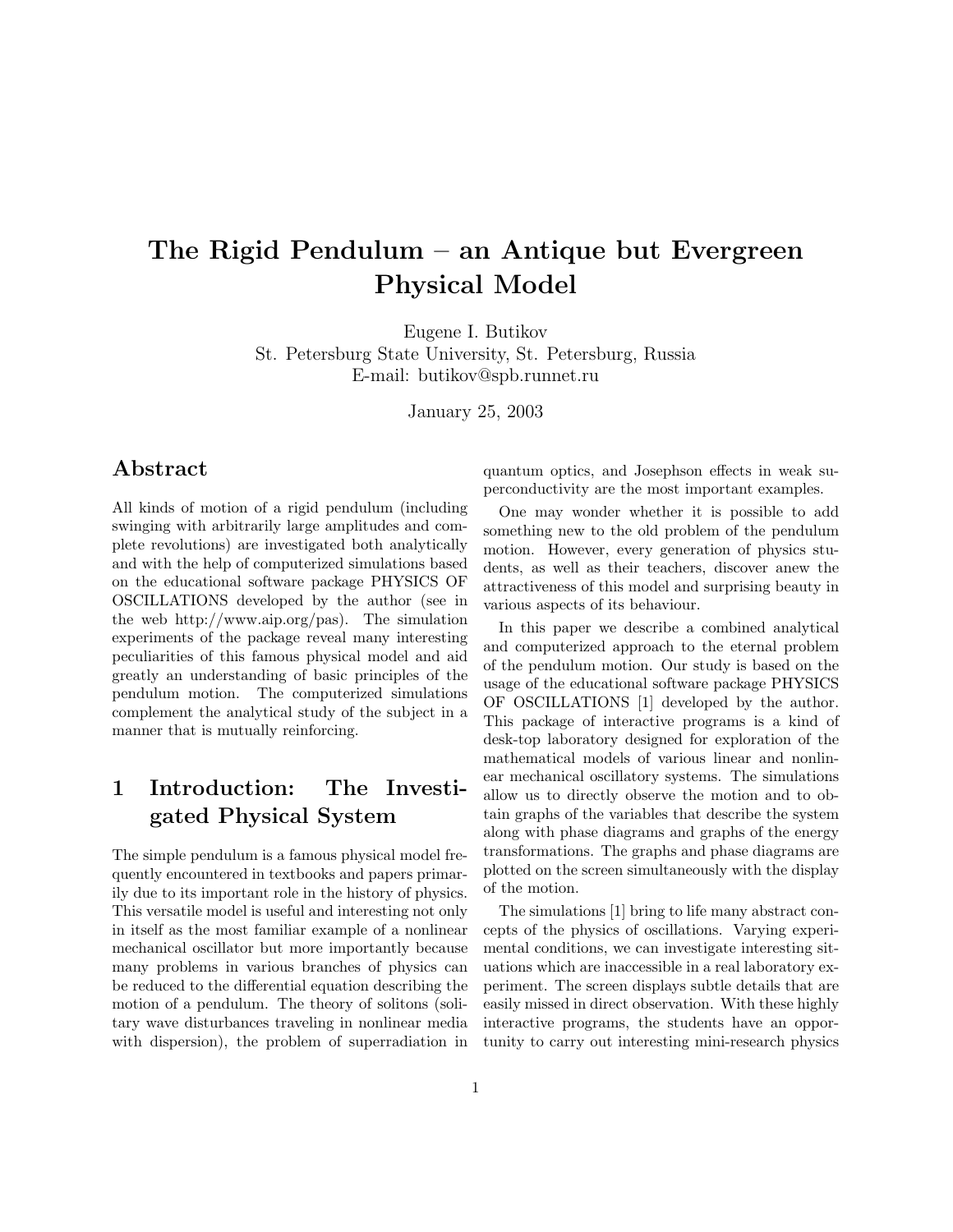projects on their own.

One of the simulation programs in [1] is especially suited for exploration of an ordinary pendulum in a uniform gravitational field, that is, of any rigid body that can swing and rotate about some fixed horizontal axis (a compound, or physical pendulum). Its simplest form is represented by a massive small bob at the end of a rigid rod of negligible mass (a simple pendulum). We employ a rigid rod rather than a flexible string in order to examine complete revolutions of the pendulum as well as its swinging to and fro. Special attention in our discussion is devoted to cases in which the swing approaches  $180^\circ$ . Revolutions of the pendulum occurring when the total energy slightly exceeds the potential energy of the inverted pendulum are also investigated in detail.

In the state of stable equilibrium the center of mass of the pendulum is located vertically below the axis of rotation. When the pendulum is deflected from this position through an angle  $\varphi$ , the restoring torque of the gravitational force is proportional to  $\sin \varphi$ . In the case of small angles  $\varphi$  (i.e., for small oscillations of the pendulum) the values of the sine and of its argument nearly coincide (sin  $\varphi \approx \varphi$ ), and the pendulum behaves like a linear oscillator. In particular, in the absence of friction it executes simple harmonic motion. However, when the amplitude is large, the motion is oscillatory (and periodic in the absence of friction) but no longer simple harmonic. In this case, a graph of the angular displacement versus time noticeably departs from a sine curve, and the period of oscillation noticeably depends on the amplitude. Figure 1 shows the screen (illustrating the output of the corresponding program in [1]) with an example of time-dependent graphs of the angle and angular velocity for such non-sinusoidal oscillations whose amplitude equals 179.00 degrees. This screen shows also their spectrum, that is, the sinusoidal components (harmonics) with frequencies  $\omega$ ,  $3\omega$ ,  $5\omega$ , etc. We note that the period  $T = 2\pi/\omega$  of these oscillations (as well as the period of the principal harmonic component) equals almost four periods  $T_0 = 2\pi/\omega_0$  of oscillations with infinitely small amplitudes.

If the angular velocity imparted to the pendulum at its initial excitation is great enough, the pendulum at first executes complete revolutions losing energy



Figure 1: Spectrum of large oscillations.

through friction, after which it oscillates to and fro.

## 2 The Physical Parameters and Differential Equation for the Pendulum

The equation of rotation of a solid about a fixed horizontal axis in the absence of friction in the case of a physical pendulum in a uniform gravitational field is:

$$
J\ddot{\varphi} = -mga\sin\varphi. \tag{1}
$$

Here  $J$  is the moment of inertia of the pendulum relative the axis of rotation,  $a$  is the distance between this axis and the center of mass, and  $q$  is the acceleration of gravity. The left-hand side of Eq. (1) is the time rate of change of the angular momentum, and the right-hand side is the restoring torque of the force of gravity. This torque is the product of the force mg (applied at the center of mass) and the lever arm  $a \sin \varphi$  of this force. Dividing both sides of Eq. (1) by  $J$  we have:

$$
\ddot{\varphi} + \omega_0^2 \sin \varphi = 0,\tag{2}
$$

where the notation  $\omega_0^2 = mga/J$  is introduced.

For a simple pendulum  $a = l, J = ml^2$ , and so  $\omega_0^2 = g/l$ . For a physical pendulum, the expression for  $\omega_0^2$  can be written in the same form as for a simple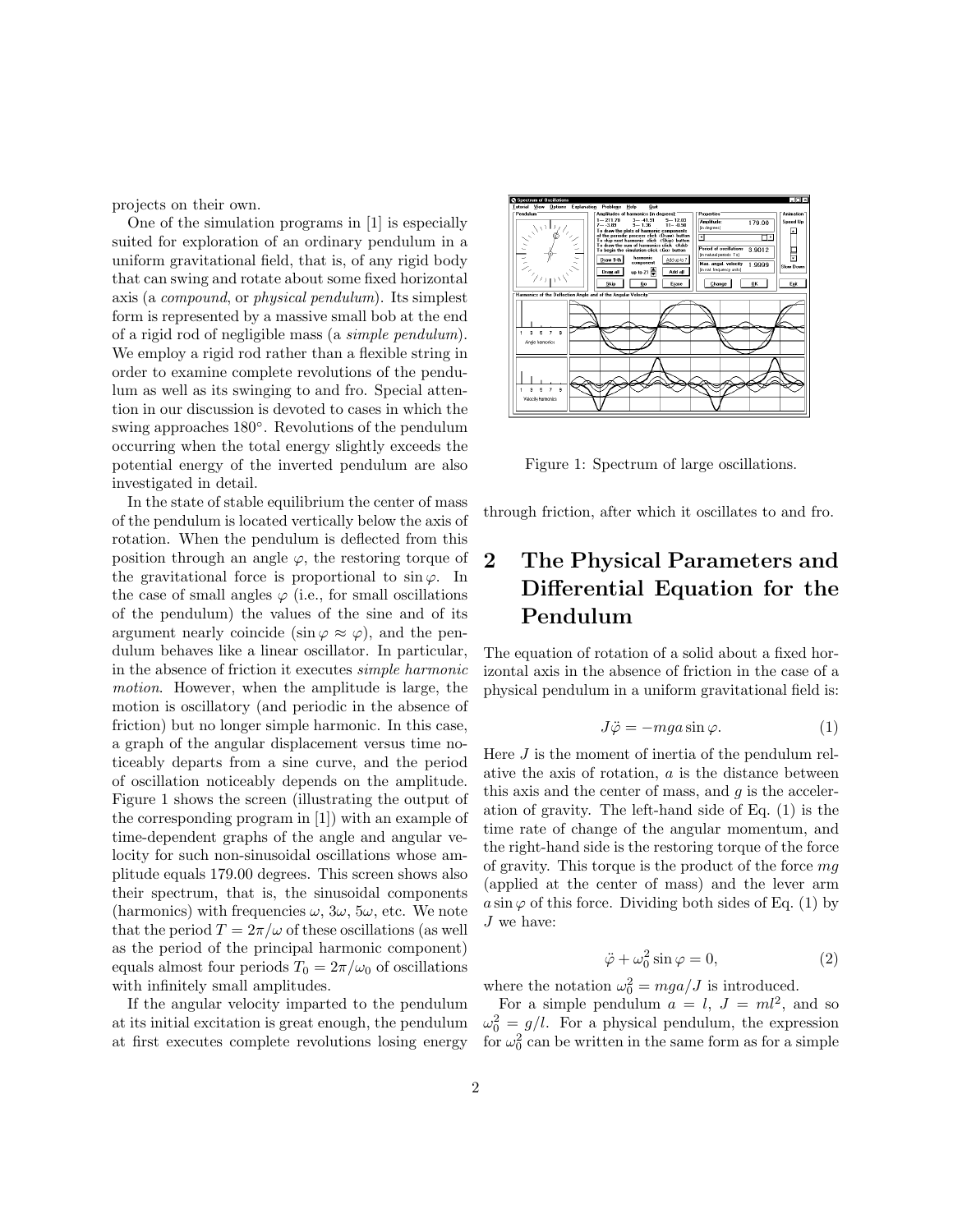pendulum provided we define a quantity  $l$  to be given by  $l = J/(ma)$ . It has the dimension of length, and is called the reduced or effective length of a physical pendulum. Since the differential equation of motion for a physical pendulum with an effective length  $l$  is the same as that for a simple pendulum of the same length l, the two systems are dynamically equivalent. This means that we need not distinguish one from the other in our investigation because both are described by the same mathematical model. At small angles of deflection from stable equilibrium, we can replace  $\sin \varphi$  with  $\varphi$  in Eq. (2). Then Eq. (2) becomes the differential equation of motion of a linear oscillator, e.g., of a weighted spring that obeys Hook's law. Therefore, the quantity  $\omega_0$  in the differential equation of the pendulum, Eq. (2), has the physical sense of the angular frequency of small oscillations of the pendulum in the absence of friction. As an equivalent physical parameter of the pendulum, we can use the period of small non-damped oscillations  $T_0 = 2\pi/\omega_0 = 2\pi \sqrt{l/g}.$ 

In the presence of a torque due to linear (say, viscous) friction, we must add a term to the right-hand side of Eq. (2) which is proportional to the angular velocity  $\dot{\varphi}$ . Thus, with friction included, the differential equation of the pendulum assumes the form:

$$
\ddot{\varphi} + 2\gamma \dot{\varphi} + \omega_0^2 \sin \varphi = 0.
$$
 (3)

Therefore the pendulum is characterized by two parameters: the *angular frequency*  $\omega_0$  of small free oscillations, and the *damping constant*  $\gamma$ , which has the dimensions of frequency (or of angular velocity). As in the case of a damped linear oscillator, it is convenient to use the dimentionless quality factor  $Q = \omega_0/(2\gamma)$ rather than the damping constant  $\gamma$  to measure the effect of damping (see the following section).

The principal difference between Eq. (3) for the pendulum and the corresponding differential equation of motion for a linear oscillator (e.g., a weighted spring) is that Eq.  $(3)$  is a *nonlinear* differential equation. The difficulties in obtaining an analytical solution to Eq. (3) are caused by its nonlinearity. In the general case it is impossible to express the solution of Eq. (3) in elementary functions (although in the absence of friction the solution of Eq. (2) can be given in terms of special functions called elliptic integrals).

### 3 Viscous Damping of Small Oscillations

In the case of small amplitudes  $\sin \varphi \approx \varphi$ , and the exact equation of the pendulum, Eq. (3), can be approximated by the following linear equation:

$$
\ddot{\varphi} + 2\gamma \dot{\varphi} + \omega_0^2 \varphi = 0. \tag{4}
$$

When friction is so weak that  $\gamma < \omega_0$ , the general solution of Eq. (4) has an oscillatory character and can be written in the form:

$$
\varphi(t) = A_0 \exp(-\gamma t) \cos(\omega t + \delta_0). \tag{5}
$$

In the case of weak or moderate damping, the timedependent factor  $A_0 \exp(-\gamma t)$  in (5) can be treated as an exponentially decreasing amplitude of diminishing oscillations. After an interval  $\tau = 1/\gamma$  (after the *time of damping*), the amplitude is  $e \approx 2.72$  times smaller than its initial value. The initial amplitude  $A_0$  and the initial phase  $\delta_0$  depend on the mode of excitation. On the contrary, the frequency  $\omega$  appearing in the cosine term in (5) is independent of the initial conditions being determined solely by the properties of the system:

$$
\omega = \sqrt{\omega_0^2 - \gamma^2} = \omega_0 \sqrt{1 - (\gamma/\omega_0)^2}.
$$
 (6)

In the case of weak damping, when the constant  $\gamma$ is small compared to the frequency  $\omega_0$  of undamped oscillations, the frequency  $\omega$  is very close to  $\omega_0$  (and the conventional period  $T = 2\pi/\omega$  is very close to  $T_0 = 2\pi/\omega_0$ :

$$
\omega \approx \omega_0 - \gamma^2 / (2\omega_0), \quad T \approx T_0 [1 + \gamma^2 / (2\omega_0^2)].
$$

The fractional difference of the frequencies ( $\omega_0$  –  $\omega_1/\omega_0$  (and the periods) is proportional to the square of the small parameter  $\gamma/\omega_0$ .

When  $\gamma \ll \omega_0$ , or  $\tau \gg T_0 = 2\pi/\omega_0$  (condition of weak damping), the oscillator executes a large number N of oscillations during the decay time  $\tau$ :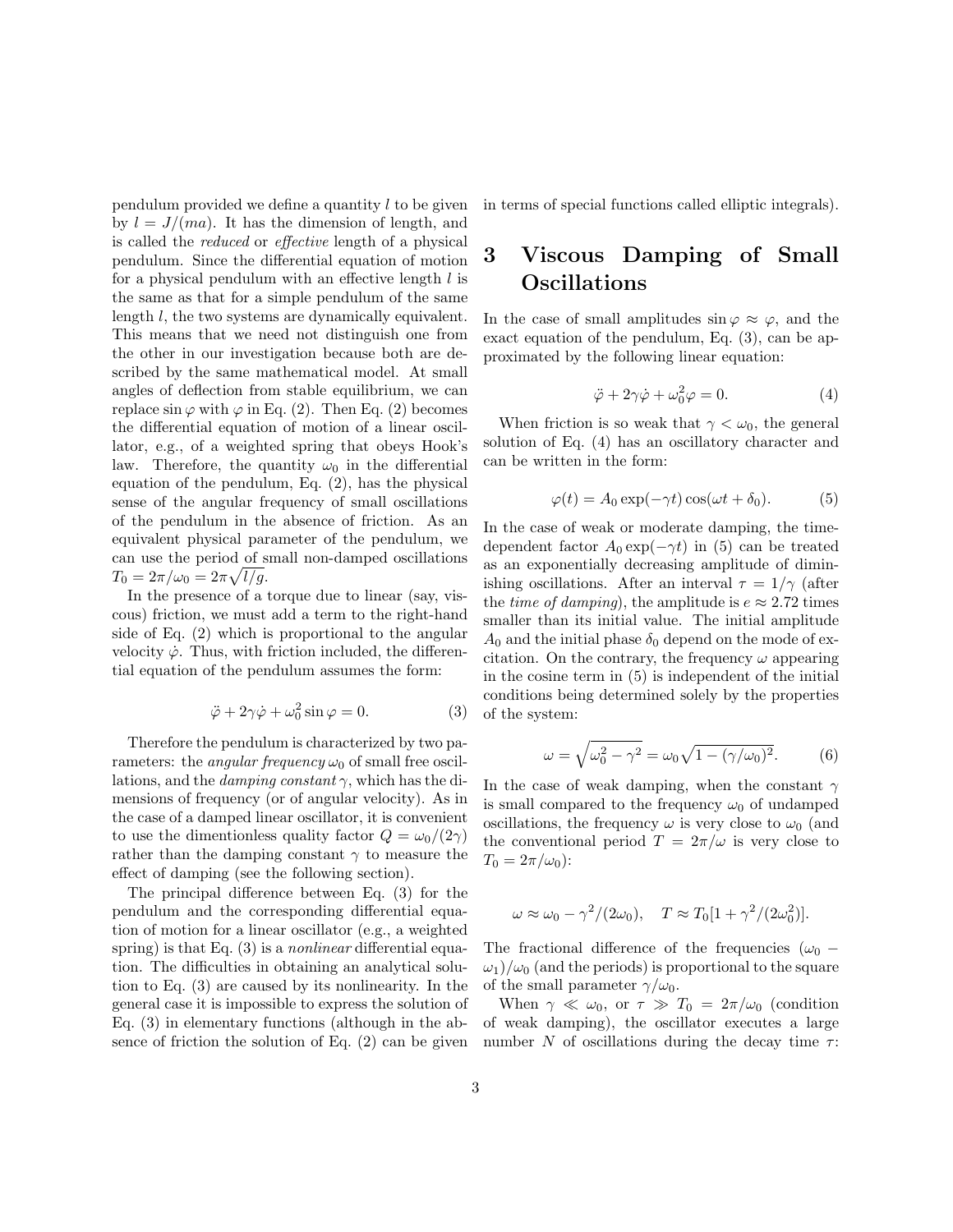$N = \tau/T_0 \gg 1$ . Consecutive maximal deflections from the equilibrium position diminish in a geometric progression. Letting  $\varphi_n$  be the maximal angular displacement of the n-th oscillation, we have

$$
\varphi_{n+1}/\varphi_n \approx \exp(-\gamma T_0) \approx 1 - \gamma T_0.
$$

That is, the ratio of successive terms in this infinite geometric progression is less than unity by the small value  $\gamma T_0 = T_0 / \tau \ll 1$ .

The strength of viscous friction in the system is usually characterized either by the damping constant  $\gamma$ , which, as can be seen from Eq. (4), has the dimension of frequency, or by a more convenient dimensionless quantity  $Q$ , called the *quality factor*. The quality factor Q is defined as multiplied by  $2\pi$  ratio of the energy stored by the oscillator to the energy dissipated through friction during a period. It follows from this definition that Q equals the ratio of  $\omega_0$  to  $2\gamma$  (see, for example, [2]):

$$
Q = \frac{\omega_0}{2\gamma} = \pi \frac{\tau}{T_0}.
$$
 (7)

The number of cycles during which the amplitude of oscillations decreases by a factor  $e \approx 2.72$  is given by  $Q/\pi$ , and the number of cycles  $N_{1/2}$  during which the amplitude is halved is given by:

$$
N_{1/2} = (\ln 2/\pi)Q = 0.22 Q = Q/4.53. \tag{8}
$$

A graph of damped oscillations is shown in Figure 2. For the value  $Q = 18.1$  the amplitude halves after four cycles. It halves again (up to 1/4 of its initial value) after the next four cycles of oscillations.



Figure 2: Graphs of damped oscillations.

Free oscillations are characterized by the exchange of energy between its potential and kinetic forms. At the points of maximum displacement from the equilibrium position, the kinetic energy is zero, and the total energy is the potential energy. A quarter of a period later the pendulum passes through the equilibrium position where the potential energy is zero, and the total energy is the kinetic energy. During the next quarter of a period, the reverse exchange of energy occurs. Such transformations happen twice during one period. That is, oscillations of the two kinds of energy occur  $180°$  out of phase with one another with double the natural frequency of the pendulum. Figure 3 shows the transformations of energy occurring in damped oscillations, along with the plots of the angular displacement and the angular velocity (for  $Q = 9.1$ ).



Figure 3: Graphs of the energy transformations during damped natural oscillations.

In the presence of friction, the exchanges between kinetic and potential energy are partially irreversible because of the dissipation of energy. This dissipation occurs nonuniformly during a complete cycle: its rate,  $-dE/dt$ , is zero when the pendulum, in a given cycle, is at the extremes of its motion and its angular velocity,  $\dot{\varphi}$ , is zero. The rate of dissipation is greatest when the pendulum is moving in the vicin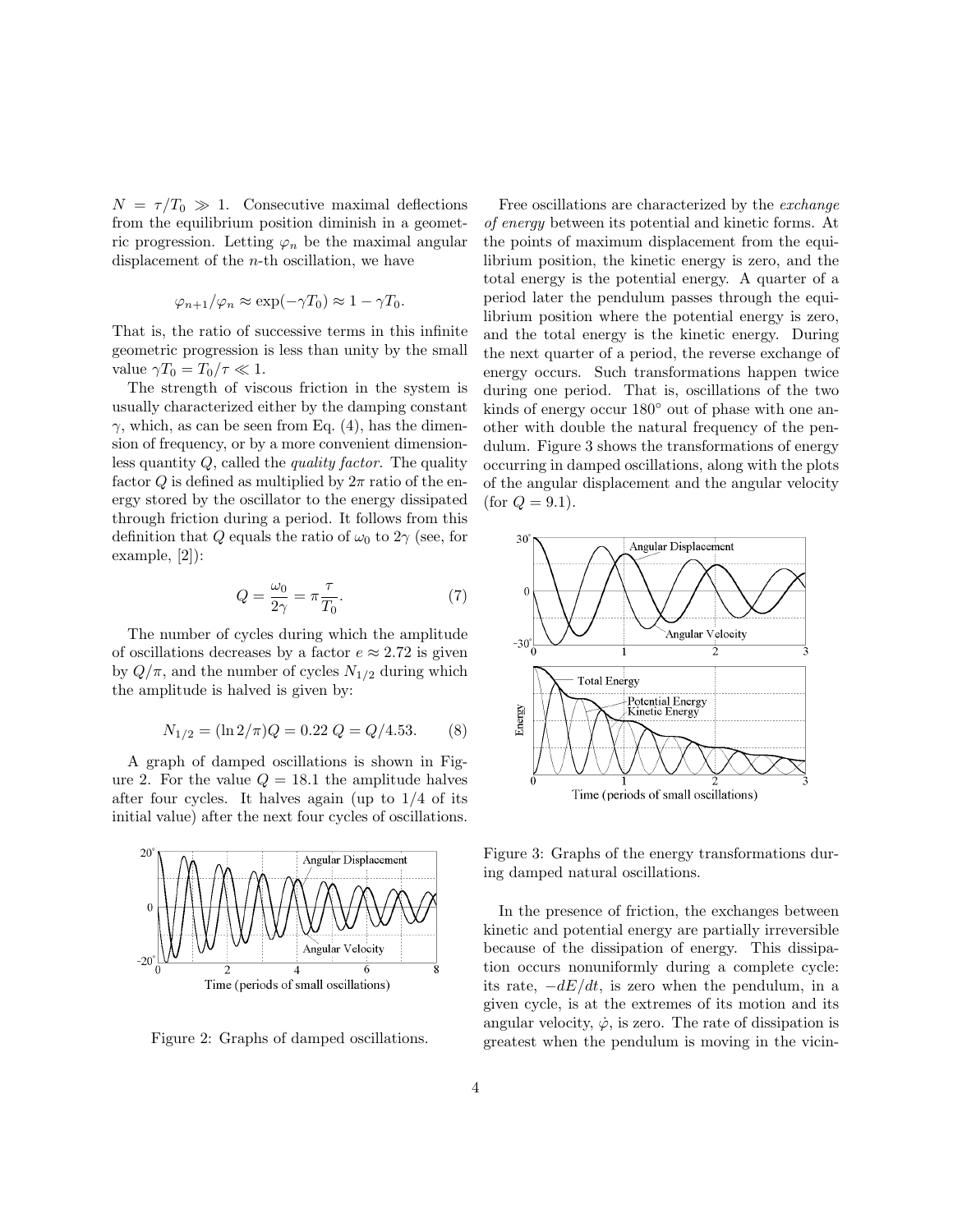ity of the equilibrium position, and its angular velocity is maximal. Indeed, the rate of energy dissipation  $-dE/dt = -N_{\text{fr}}\dot{\varphi}$  caused by viscous friction is proportional to the square of the angular velocity and hence to the momentary value of the kinetic energy  $J\dot{\varphi}^2/2$  of the pendulum. The statement, frequently encountered in textbooks, that the energy of a damped oscillator decays exponentially, is valid only on the average: It applies strictly only to values of the total energy at discrete time instants separated by a period (and half-period).

### 4 The Period of Small Oscillations

Nonlinear character of the pendulum is revealed primarily in dependence of the period of oscillations on the amplitude. To find an approximate formula for this dependence, we should keep the next term in the expansion of  $\sin \varphi$  in Eq. (2) into the power series:

$$
\sin \varphi \approx \varphi - \frac{1}{6}\varphi^3. \tag{9}
$$

An approximate solution to the corresponding nonlinear differential equation (for the conservative pendulum with  $\gamma = 0$ ),

$$
\ddot{\varphi} + \omega_0^2 \varphi - \frac{1}{6} \omega_0^2 \varphi^3 = 0, \qquad (10)
$$

can be searched as a superposition of the sinusoidal oscillation  $\varphi(t) = \varphi_m \cos \omega t$  and its third harmonic  $\epsilon\varphi_{\rm m}\cos 3\omega t$  whose frequency equals  $3\omega$ . (We assume  $t = 0$  to be the moment of maximal deflection). This solution is found in many textbooks (see, for example, [3]). The corresponding derivation is a good exercise for students, allowing them to get an idea of analytical perturbational methods. The fractional contribution  $\epsilon$  of the third harmonic equals  $\varphi_{\rm m}^2/192$ , where  $\varphi_m$  is the amplitude of the principal harmonic component whose frequency  $\omega$  differs from the limiting frequency  $\omega_0$  of small oscillations by a term proportional to the square of the amplitude:

$$
\omega \approx \omega_0 (1 - \varphi_m^2 / 16), \quad T \approx T_0 (1 + \varphi_m^2 / 16).
$$
 (11)

The same approximate formula for the period, Eq. (11), can be obtained from the exact solution expressed in terms of elliptic integrals (see, for example, the textbooks [3], [4], or [5]) by expanding the exact solution into a power series with respect to the amplitude  $\varphi_m$ .

Equation (11) shows that, say, for  $\varphi_m = 30^{\circ}$  (0.52 rad) the fractional increment of the period (compared to the period of infinitely small oscillations) equals 0.017 (1.7%). The fractional contribution of the third harmonic in this non-sinusoidal oscillation equals 0.14%, that is, its amplitude equals only  $0.043^{\circ}$ .

The simulation program [1] allows us to verify this approximate formula for the period. The table below gives the values of T (for several values of the amplitude) calculated with the help of Eq. (11) and measured in the computational experiment. Comparing the values in the last two columns, we see that the approximate formula, Eq. (11), gives the value of the period for the amplitude of 45◦ with an error of only  $(1.0400 - 1.0386)/1.04 = 0.0013 = 0.13\%$ . However, for 90◦ the error is already 2.24%. The error does not exceed  $1\%$  for amplitudes up to 70 $^{\circ}$ .

| Amplitude         |            | $T/T_0$      | $T/T_0$    |
|-------------------|------------|--------------|------------|
| $\varphi_{\rm m}$ |            | (calculated) | (measured) |
| $30^{\circ}$      | $(\pi/6)$  | 1.0171       | 1.0175     |
| $45^{\circ}$      | $(\pi/4)$  | 1.0386       | 1.0400     |
| $60^{\circ}$      | $(\pi/3)$  | 1.0685       | 1.0732     |
| $90^{\circ}$      | $(\pi/2)$  | 1.1539       | 1.1803     |
| $120^\circ$       | $(2\pi/3)$ | 1.2742       | 1.3730     |
| $135^{\circ}$     | $(3\pi/4)$ | 1.3470       | 1.5279     |
| $150^{\circ}$     | $(5\pi/6)$ | 1.4284       | 1.7622     |

### 5 The Phase Portrait and Large Oscillations

The mechanical state of a pendulum at any instant is determined by the two quantities: the angular displacement  $\varphi$  and the angular velocity  $\varphi$  (or instead by the *angular momentum*  $J\dot{\varphi}$ . The evolution of the mechanical state of the system during its entire motion can be graphically demonstrated very clearly by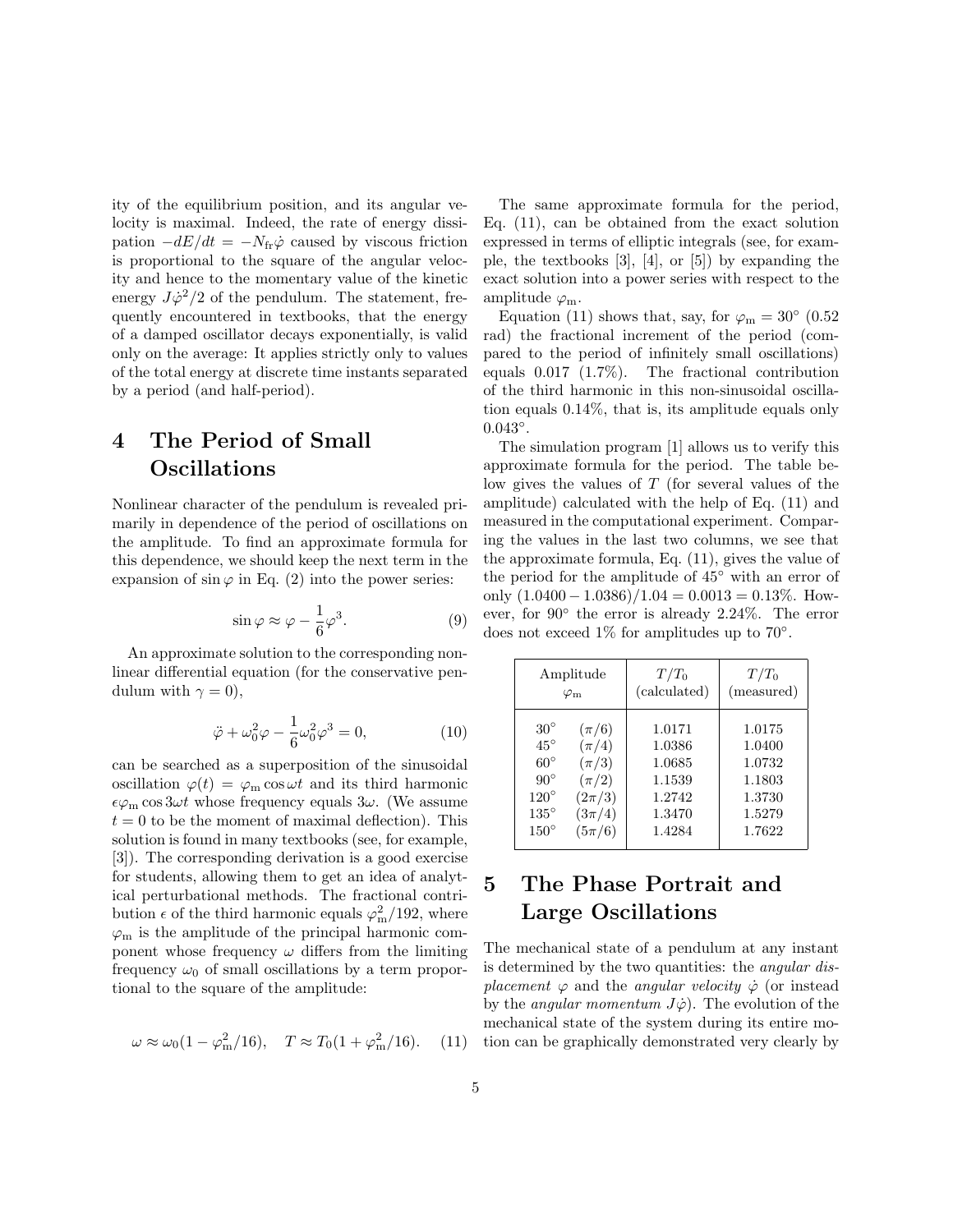a phase diagram, i.e., a graph which plots the angular velocity  $\dot{\varphi}$  (or the angular momentum  $J\dot{\varphi}$ ) versus the angular displacement  $\varphi$ . In general, the structure of a phase diagram tells us a great deal about the possible motions of a nonlinear physical system.

If the motion of the physical system is periodic, the representative point, moving clockwise, generates a closed path in the phase plane. The phase trajectory of a periodic motion is closed, because the system returns to the same mechanical state after a full cycle.

The phase diagram for harmonic oscillations (e.g., for oscillations in a linear system without friction) is an ellipse (or a circle at the appropriate choice of the scales). The points of intersection of the phase curve with the  $\varphi$ -axis correspond to maximal deflections of the pendulum from the equilibrium position. At these turning points, the sign of the angular velocity  $\dot{\varphi}$  changes, and the tangent to the phase curve is perpendicular to the abscissa axis.

We can construct the family of phase trajectories for a conservative system (e.g., for the pendulum) without explicitly solving the differential equation of motion of the system. The equations for phase trajectories follow directly from the law of the conservation of energy. The potential energy  $E_{\text{pot}}(\varphi)$  of a pendulum in the gravitational field depends on the angle of deflection  $\varphi$  measured from the equilibrium position:

$$
E_{\text{pot}}(\varphi) = mga(1 - \cos \varphi). \tag{12}
$$

A graph of  $E_{pot}(\varphi)$  is shown in the upper part of Figure 4. The potential energy of the pendulum has a minimal value of zero in the lower stable equilibrium position (at  $\varphi = 0$ ), and a maximal value of 2*mga* in the inverted position (at  $\varphi = \pm \pi$ ) of unstable equilibrium.

(The maximal value of the potential energy is assumed to be the unit of energy in Figure 4). The dashed line shows the parabolic potential well for a linear oscillator whose period is independent of the amplitude (and of the energy) and equals the period of infinitely small oscillations of the pendulum.

In the absence of friction, the total energy  $E$  of the pendulum, i.e., the sum of its kinetic energy,  $\frac{1}{2}J\dot{\varphi}^2$ , and potential energy, remains constant during the motion:



Figure 4: The potential well and the phase portrait of the conservative pendulum.

$$
\frac{1}{2}J\dot{\varphi}^2 + mga(1 - \cos\varphi) = E.
$$
 (13)

This equation gives the relation between  $\dot{\varphi}$  and  $\varphi$ , and therefore is the equation of the phase trajectory which corresponds to a definite value  $E$  of total energy. It is convenient to express Eq. (13) in a slightly different form. Recalling that  $mga/J = \omega_0^2$  and defining the quantity  $E_0 = J\omega_0^2/2$  (the quantity  $E_0$  has the physical sense of the kinetic energy of a body with the moment of inertia  $J$ , rotating with the angular velocity  $\omega_0$ ), we rewrite Eq. (13):

$$
\frac{\dot{\varphi}^2}{\omega_0^2} + 2(1 - \cos \varphi) = \frac{E}{E_0}.
$$
 (14)

The phase trajectory of a conservative system is symmetric about the horizontal  $\varphi$ -axis. This symmetry means that the motion of the pendulum in the clockwise direction is mechanically the same as the motion in the counterclockwise direction. In other words, the motion of a conservative system is reversible: if we instantaneously change the sign of its velocity, the representative point jumps to the symmetric position of the same phase trajectory on the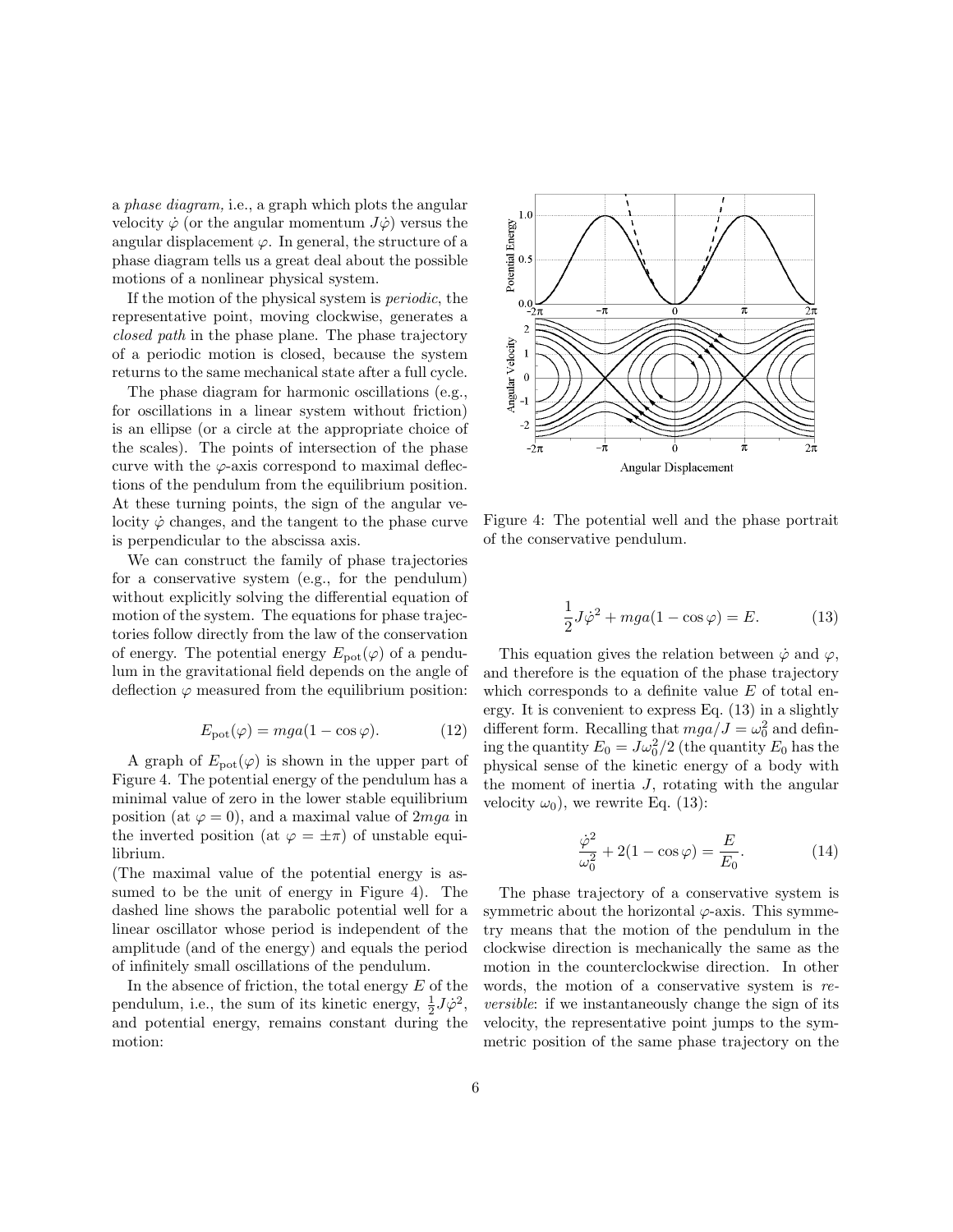other side of the horizontal  $\varphi$ -axis. In the reverse motion the pendulum passes through each spatial point  $\varphi$  with the same speed as in the direct motion. Since changing the sign of the velocity  $(\dot{\varphi} \rightarrow -\dot{\varphi})$  is the same as changing the sign of time  $(t \rightarrow -t)$ , this property of a conservative system is also referred to as the symmetry of time reversal.

The additional symmetry of the phase trajectories of the conservative pendulum about the vertical  $\dot{\varphi}$ axis (with respect to the change  $\varphi \to -\varphi$ ) follows from the symmetry of its potential well:  $E_{\text{pot}}(-\varphi) =$  $E_{\text{pot}}(\varphi)$ .

If the total energy  $E$  of the pendulum is less than the maximal value of its potential energy  $(E \leq$  $2mga = 4E<sub>0</sub>$ , that is, if the total energy is less than the height of the potential barrier in Figure 4, the pendulum swings to and fro between the extreme deflections  $\varphi_m$  and  $-\varphi_m$ . These angles correspond to the extreme points at which the potential energy  $E_{\text{pot}}(\varphi)$  becomes equal to the total energy E of the pendulum. If the amplitude is small  $(\varphi_m \ll \pi/2)$ , the oscillations are nearly sinusoidal in time, and the corresponding phase trajectory is nearly an ellipse. The elliptical shape of the curve follows from Eq.  $(14)$  if we substitute there the approximate expression  $\cos \varphi \approx 1 - \varphi^2/2$  valid for small angles  $\varphi$ :

$$
\frac{\dot{\varphi}^2}{E\omega_0^2/E_0} + \frac{\varphi^2}{E/E_0} = 1.
$$
 (15)

This is the equation of an ellipse in the phase plane  $(\varphi, \dot{\varphi})$ . Its horizontal semiaxis equals the maximal deflection angle  $\varphi_{\rm m} = \sqrt{E/E_0}$ . Since both semiaxes defiection angle  $\varphi_{\rm m} = \sqrt{E/E_0}$ . Since both semiaxes<br>are proportional to  $\sqrt{E}$ , the ellipses for different energies E (while  $E \ll E_0$ ) are homothetic. If the angular velocity  $\dot{\varphi}$  on the ordinate axis is plotted in units of the angular frequency  $\omega_0$  of small free oscillations, the ellipse (15) becomes a circle.

The shape of the closed phase trajectory, elliptical at small amplitudes, gradually changes as the amplitude and the energy are increased. The width of the phase trajectory (along  $\varphi$ -axis) increases more rapidly than does its height as the total energy  $E$  increases to 2mga. The phase trajectory is stretched horizontally because for the same total energy the amplitude of oscillations in the potential well of the pendulum is greater than it is in the parabolic potential well of the linear oscillator. The greater the total energy  $E$  (and thus the greater the amplitude  $\varphi$ <sub>m</sub>), the greater the departure of the phase trajectory from an ellipse and the greater the departure of the motion from simple harmonic.

With the growth of the angular displacement the restoring torque for the pendulum increases not as rapidly, and the slopes of the potential well rise not as steeply as for the linear oscillator: The pendulum is a system with a "soft" restoring torque. Therefore the period of oscillations, while independent of the amplitude for the linear oscillator, grows with the amplitude for the pendulum.

When the pendulum is deflected from the vertical position by an angle in the neighborhood of 90◦ , the restoring torque of the gravitational force is almost constant: its dependence on  $\varphi$  is insignificant while  $\varphi$  varies in the vicinity of 90°. The slope of the graph of potential energy versus  $\varphi$  is nearly constant in the vicinity of its point of inflection  $\varphi = 90^\circ$ . Therefore the pendulum moves there with almost constant angular acceleration, and the time dependence of its angular velocity is nearly linear. Hence at large amplitudes  $(110 - 140<sup>°</sup>)$  the graph of the angular velocity is almost saw-toothed. For motion with constant acceleration, the graph of displacement is a parabola. Therefore the segments of the graph of  $\varphi(t)$  (which correspond to rectilinear segments of the  $\dot{\varphi}(t)$  graph) are nearly parabolic.

At large amplitudes the pendulum spends more time near the extreme points (or turning points) at which its direction of motion is reversed. The crests of the graph of  $\varphi(t)$  are flattened, and those of the  $\dot{\varphi}(t)$  graph are sharpened. These changes in the shape of the graphs and in the period of oscillations are clearly seen in Figure 5.

The lower part of Figure 5 shows time-dependent graphs of the potential, kinetic, and total energies of the pendulum. In the case of a linear oscillator whose potential well is parabolic, time dependencies of both potential and kinetic energies are sinusoidal, and their time average values are equal to one another. The upper slopes of the potential well of the pendulum are not as steep as those of the parabola, and so the pendulum spends more time near the ex-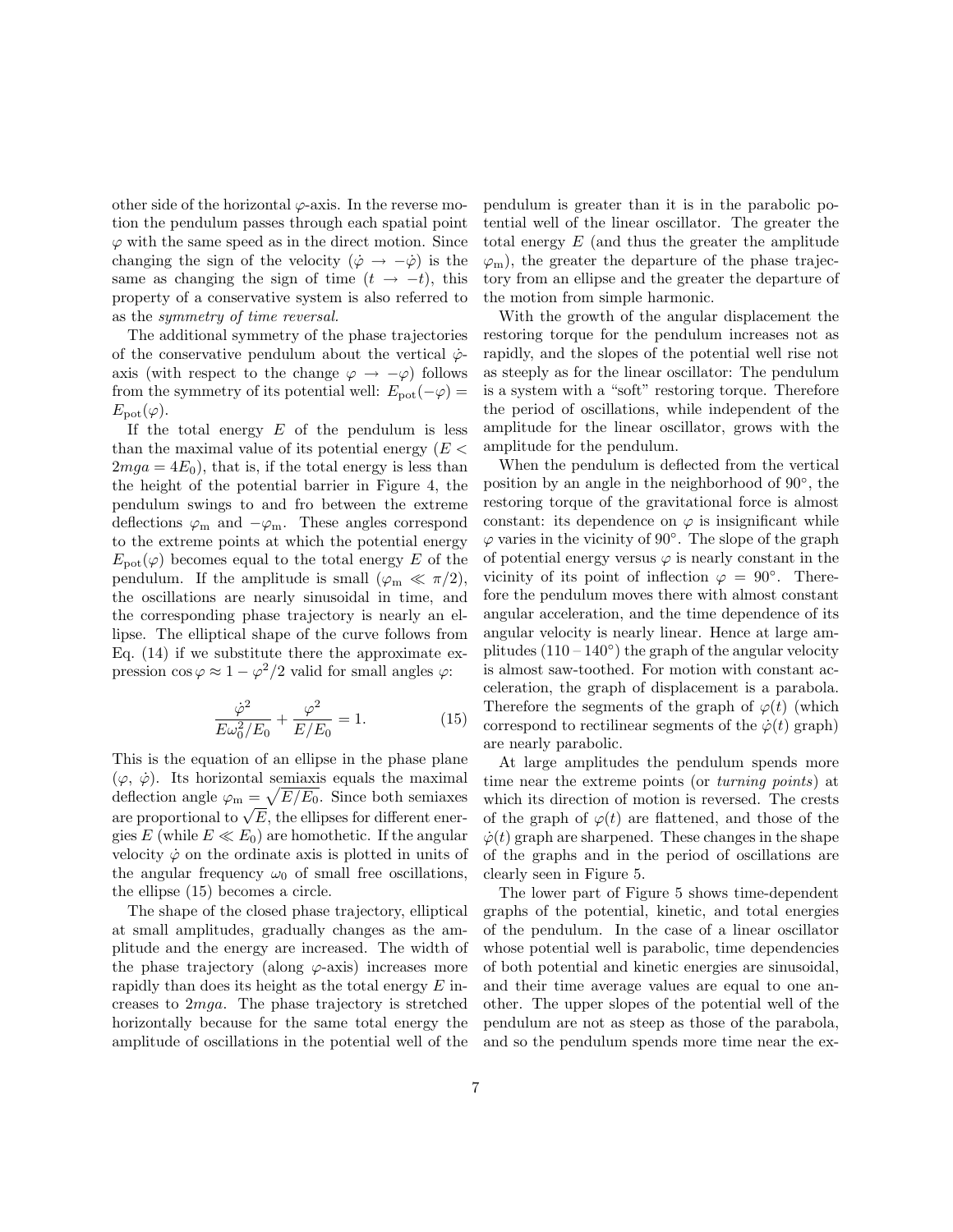

Figure 5: The graphs of large oscillations in the absence of friction ( $\varphi_{\text{max}} = 170^{\circ}$ ).

treme points at large deflections, where its potential energy is greater than kinetic energy. Crests of the graph of the potential energy  $E_{pot}(t)$  become wider than the valleys between them. The opposite changes occur with the graph of the kinetic energy  $E_{\text{kin}}(t)$ . Although maximum values of both potential and kinetic energies are equal to the constant value of total energy  $E$ , their time-averaged values become different as the amplitude is increased: The average value of the potential energy becomes greater than that of the kinetic energy.

If  $E > 2mga$ , the kinetic energy and the angular velocity of the pendulum are non-zero even at  $\varphi = \pm \pi$ . In contrast to the case of swinging, now the angular velocity does not change its sign. The pendulum executes rotation in a full circle. This rotation is nonuniform. When the pendulum passes through the lowest point, its angular velocity is greatest in magnitude.

In the phase plane, rotation of the pendulum is represented by the paths which continue beyond the vertical lines  $\varphi = \pm \pi$ , repeating themselves every full cycle of revolution, as shown in Figure 4. Upper paths lying above the  $\varphi$ -axis, where  $\dot{\varphi}$  is positive and  $\varphi$  grows in value, correspond to counterclockwise rotation, and paths below the axis, along which the representative point moves from the right to the left, correspond to clockwise rotation of the pendulum.

The angles  $\varphi$  and  $\varphi \pm 2\pi$ ,  $\varphi \pm 4\pi$ , ... denote the same position of the pendulum and thus are equivalent. Thus it is sufficient to consider only a part of the phase plane, e.g., the part enclosed between the vertical lines  $\varphi = -\pi$  and  $\varphi = \pi$  (see Figure 4). The cyclic motion of the pendulum in the phase plane is then restricted to the region lying between these vertical lines. We can identify these lines and assume that when the representative point leaves the region crossing the right boundary  $\varphi = \pi$ , it enters simultaneously from the opposite side at the left boundary  $\varphi = -\pi$  (for a counterclockwise rotation of the pendulum).

We can imagine the two-dimensional phase space of a rigid pendulum not only as a part of the plane  $(\varphi, \dot{\varphi})$  enclosed between the vertical lines  $\varphi = +\pi$  and  $\varphi = -\pi$ , but also as a continuous surface, namely, the surface of a cylinder. We may do so because opposing points on these vertical lines have the same value of  $\dot{\varphi}$  and describe physically equivalent mechanical states, and the dependence of the restoring gravitational torque on  $\varphi$  is periodic. (The potential energy  $E_{\text{pot}}(\varphi) = mga(1 - \cos \varphi)$  is periodic). Therefore we can cut out this part of the phase plane and roll it into a cylinder so that the bounding lines  $\varphi = +\pi$  and  $\varphi = -\pi$  are joined. A phase curve circling around the cylinder corresponds to a nonuniform rotational motion of the pendulum.

### 6 Limiting Motion along the Separatrix

The phase trajectory corresponding to a total energy  $E$  which is equal to the maximal possible potential energy, namely  $E_{pot}(\pi) = 2mga$ , is of special interest. It separates the central region of the phase plane which is occupied by the closed phase trajectories of oscillations from the outer region, occupied by the phase trajectories of rotations. This boundary is called the separatrix. In Figure 4 it is singled out by a thick line. The separatrix divides the phase plane of a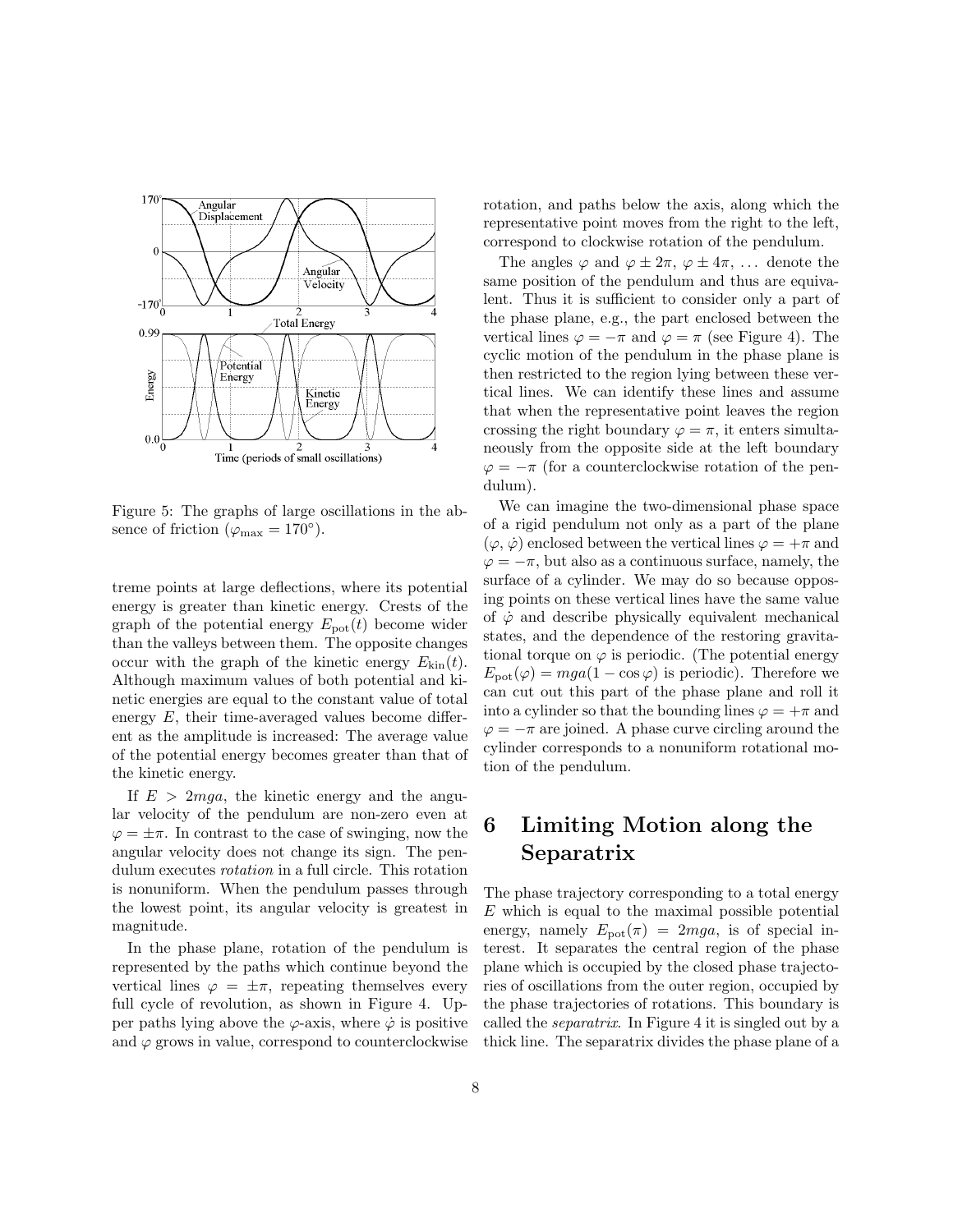conservative pendulum into regions which correspond to different types of motion. The equation of the separatrix follows from Eq. (13) by setting  $E = 2mga$ , or from Eq. (14) by setting  $E = 4E_0 = 2J\omega_0^2$ :

$$
\dot{\varphi} = \pm 2\omega_0 \cos(\varphi/2). \tag{16}
$$

The limiting motion of a conservative pendulum with total energy  $E = 2mga$  is worth a detailed investigation. In this case the representative point in the phase plane moves along the separatrix.

When the pendulum with the energy  $E = 2mga$ approaches the inverted position at  $\varphi = \pi$  or  $\varphi =$  $-\pi$ , its velocity approaches zero, becoming zero at  $\varphi = \pm \pi$ . This state is represented in the phase plane by the saddle points  $\varphi = \pi$ ,  $\dot{\varphi} = 0$  and  $\varphi = -\pi$ ,  $\dot{\varphi} = 0$ where the upper and lower branches of the separatrix (Eq. (16)) meet on the  $\varphi$ -axis. Both these points represent the same mechanical state of the system, that in which the pendulum is at rest in the unstable inverted position. The slightest initial displacement of the pendulum from this point to one side or the other results in its swinging with an amplitude which almost equals  $\pi$ , and the slightest initial push causes rotational motion of the pendulum in a full circle. With such swinging or rotation, the pendulum remains in the vicinity of the inverted position for an extended time.

For the case of motion along the separatrix, i.e., for the motion of the pendulum with total energy  $E = 2mg = 4E_0$ , there exist an analytical solution (in elementary functions) for the angle of deflection  $\varphi(t)$  and for the angular velocity  $\dot{\varphi}(t)$ . Integration of the differential equation Eq. (16) with respect to time (for the positive sign of the root) at the initial condition  $\varphi(0) = 0$  yields:

$$
-\omega_0 t = \ln \, \tan[(\pi - \varphi)/4],\tag{17}
$$

whence we obtain for  $\varphi(t)$ :

$$
\varphi(t) = \pi - 4 \arctan(e^{-\omega_0 t}).\tag{18}
$$

This solution describes a counterclockwise motion beginning at  $t = -\infty$  from  $\varphi = -\pi$ . At  $t = 0$  the pendulum passes through the bottom of its circular path, and continues its motion until  $t = +\infty$ , asymptotically approaching  $\varphi = +\pi$ . A graph of  $\varphi(t)$  for this motion is shown in Figure 6.



Figure 6: The graphs of  $\varphi$  and  $\dot{\varphi}$  for the limiting motion (total energy  $E = 2mga = 4E_0$ ).

The second solution which corresponds to the clockwise motion (to the motion along the other branch of the separatrix in the phase plane) can be obtained from Eq. (18) by the transformation of time reversal. Solutions with different initial conditions can be obtained from Eq. (18) simply by a shift of the time origin (by the substitution of  $t - t_0$  for t).

To obtain the time dependence of the angular velocity  $\dot{\varphi}(t)$  for the limiting motion of the pendulum, we can express  $\cos(\varphi/2)$  from Eq. (18) as a function of time t:

$$
\cos(\varphi/2) = \frac{1}{\cosh(\omega_0 t)}.
$$

After substitution of this value into Eq. (16), we obtain the time dependence of  $\dot{\varphi}$ :

$$
\dot{\varphi}(t) = \pm \frac{2\omega_0}{\cosh(\omega_0 t)} = \pm \frac{4\omega_0}{(e^{\omega_0 t} + e^{-\omega_0 t})}.
$$
 (19)

A graph of  $\dot{\varphi}(t)$  is also shown in Figure 6. The graph of this function has the form of an isolated impulse. In Eq. (19) the origin  $t = 0$  is chosen to be the instant at which the pendulum passes through the equilibrium position with the angular velocity  $\dot{\varphi} =$  $\pm 2\omega_0$ . This moment corresponds to the peak value of the impulse. For time  $t = \pm T_0/2$  on either side of the peak Eq. (19) gives the angular velocity of only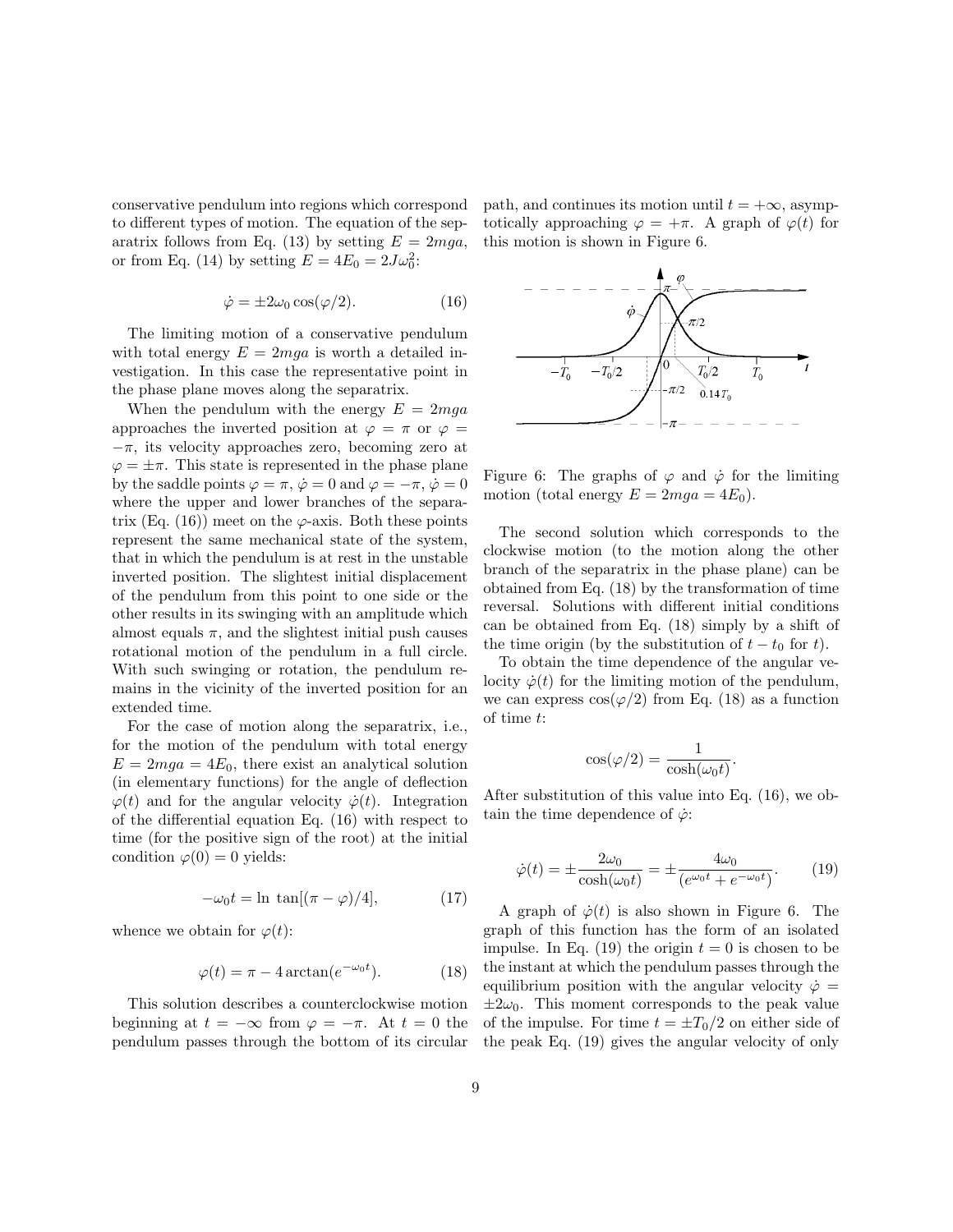$\pm 0.17 \omega_0$ . Therefore the period  $T_0 = 2\pi/\omega_0$  of small oscillations can be assumed to be an estimate for the duration of the impulse on the velocity graph, that is, for the time needed for the pendulum to execute almost all of its circular path, from the vicinity of the inverted position through the lowest point and back.

Using the analytical expression for the time dependence of the angular velocity given by Eq. (19), we can calculate the time interval during which the pendulum moves from one horizontal position to the other, passing through the lower equilibrium position. During this time the kinetic energy of the pendulum is greater than its potential energy. For the time dependence of the kinetic energy during the limiting motion we obtain:

$$
E_{\rm kin} = \frac{1}{2}J\dot{\varphi}^2 = \frac{8J\omega_0^2}{(e^{\omega_0 t} + e^{-\omega_0 t})^2}.
$$
 (20)

To find the instants that correspond to horizontal positions of the pendulum we equate  $E_{kin}(t)$  from Eq. (20) to the potential energy of the pendulum in the horizontal position  $mga = J\omega_0^2$ . Thus for the interval  $\tau$  between these instants we obtain the value  $0.28 T_0$ .

The wings of the profile decrease exponentially as  $t \to \pm \infty$ . Actually, for large positive values of t, we may neglect the second term  $\exp(-\omega_0 t)$  in the denominator of Eq. (19), and we find that:

$$
\dot{\varphi}(t) \approx \pm 4\omega_0 e^{-\omega_0 t}.\tag{21}
$$

Thus, in the limiting motion of the representative point along the separatrix, when the total energy E is exactly equal to the height 2mga of the potential barrier, the speed of the pendulum decreases steadily as it nears the inverted position of unstable equilibrium. The pendulum approaches the inverted position asymptotically, requiring an infinite time to reach it. The motion is not periodic.

The mathematical relationships associated with the limiting motion of a pendulum along the separatrix play an important role in the theory of solitons  $(see [6]).$ 

### 7 Period of Large Oscillations and Revolutions

If the energy differs from the critical value  $2mqa$ , the motion of the pendulum in the absence of friction (swinging at  $E < 2mqa$  or rotation at  $E > 2mqa$ ) is periodic. The period  $T$  of such a motion the greater the closer the energy  $E$  to  $2mga$ . Figure 7 gives the dependence of the period on the total energy  $T(E)$ obtained with the help of the simulation program [1]. (The energy is measured in units of the maximal potential energy 2mga.)



Figure 7: The period versus total energy.

The initial almost linear growth of the period with  $E$  corresponds to the approximate formula, Eq.  $(11)$ . Indeed, Eq.  $(11)$  predicts a linear dependence of T on  $\varphi_m^2$ , and for small amplitudes  $\varphi_m$  the energy is proportional to the square of the amplitude. When the energy approaches the value 2mga, the period grows infinitely. Greater values of the energy correspond to the rotating pendulum. The period of rotation decreases with the energy. The asymptotic behavior of the period at  $E \gg 2mqa$  can be found as follows.

When the total energy  $E$  of the pendulum is considerably greater than the maximal value  $2mqa$  of its potential energy, we can assume all the energy of the pendulum to be the kinetic energy of its rotation. In other words, we can neglect the influence of the gravitational field on the rotation and consider this rotation to be uniform. The angular velocity of this ro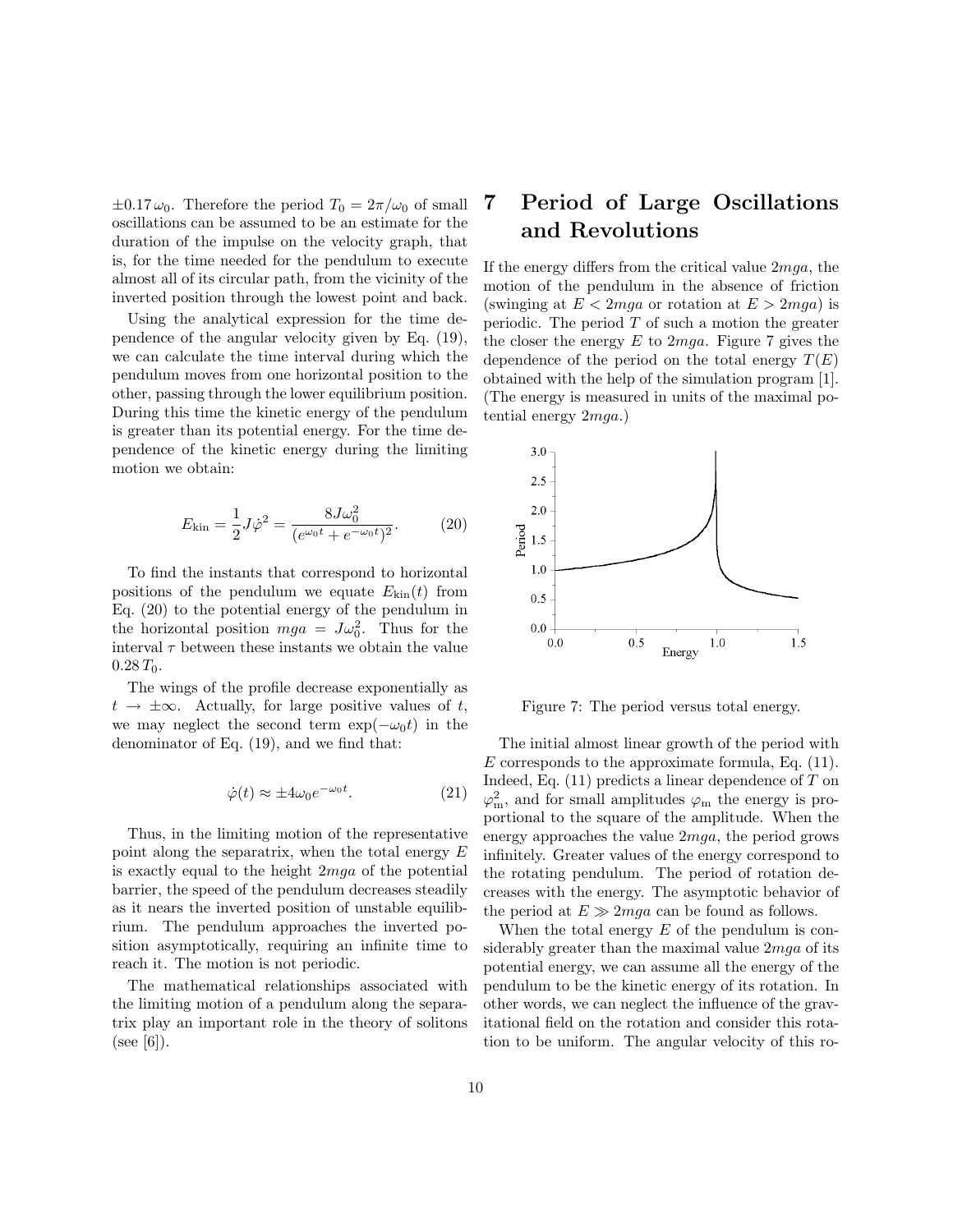tation is approximately equal to the angular velocity  $\Omega$  received by the pendulum at the initial excitation. The period T of rotation is inversely proportional to the angular velocity of rotation:  $T = 2\pi/\Omega$ . So for  $E = J\Omega^2/2 \gg 2mga$  the asymptotic dependence of the period on the initial angular velocity is the inverse proportion:  $T \propto 1/\Omega$ .

To find the dependence  $T(\Omega)$  more precisely, we need to take into account the variations in the angular velocity caused by gravitation. The angular velocity of the pendulum oscillates between the maximal value  $\Omega$  in the lower position and the minimal value  $\Omega_{\text{min}}$ in the upper position. The latter can be found from the conservation of energy (see [7] for details):

$$
\Omega_{\min} = \sqrt{\Omega^2 - 4\omega_0^2} \approx \Omega \left( 1 - 2\frac{\omega_0^2}{\Omega^2} \right).
$$

For rapid rotation we can assume these oscillations of the angular velocity to be almost sinusoidal. Then the average angular velocity of rotation is approximately the half-sum of its maximal and minimal values:

$$
\Omega_{\text{av}} \approx (\Omega + \Omega_{\text{min}})/2 = \Omega(1 - \omega_0^2/\Omega^2),
$$

and the period of rotation is:

$$
T(\Omega) = \frac{2\pi}{\Omega_{\text{av}}} \approx T_0 \frac{\omega_0}{\Omega} \left( 1 + \frac{\omega_0^2}{\Omega^2} \right).
$$

However, the most interesting peculiarities are revealed if we investigate the dependence of the period on energy in the vicinity of  $E_{\text{max}} = 2mga$ .

Measuring the period of oscillations successively for the amplitudes  $179.900^{\circ}$ ,  $179.990^{\circ}$ , and  $179.999^{\circ}$ (each with an initial angular velocity of zero), we see that duration of the impulses on the graph of the angular velocity very nearly remains the same, but the intervals between them become longer as the amplitude approaches 180◦ : Experimental values of the period T of such extraordinary oscillations are respectively  $5.5 T_0$ ,  $6.8 T_0$ , and  $8.3 T_0$ .

It is interesting to compare the motions for two values of the total energy  $E$  which differ slightly from  $E_{\text{max}}$  on either side by the same amount, i.e., for  $E/E_{\text{max}} = 0.9999$  and  $E/E_{\text{max}} = 1.0001$ . In the phase plane, these motions occur very near to the separatrix, the first one inside and the latter outside of the separatrix. The inner closed curve corresponds to oscillations with the amplitude 178.9°. Measuring the periods of these motions, we obtain the values  $3.814 T_0$  and  $1.907 T_0$  respectively. That is, the measured period of these oscillations is exactly twice the period of rotation, whose phase curve adjoins the separatrix from the outside.

The graphs of  $\varphi(t)$  and  $\dot{\varphi}(t)$  for oscillations and revolutions of the pendulum whose energy equals  $E_{\text{max}} \mp \Delta E$  are shown respectively in the upper and lower parts of Figure 8.



Figure 8: The graphs of  $\varphi(t)$  and  $\dot{\varphi}(t)$  for the pendulum excited at  $\varphi = 0$  by imparting the initial angular velocity of  $\dot{\varphi} = 2\omega_0 (1 \mp 10^{-6}).$ 

Next we suggest a theoretical approach which can be used to calculate the period of oscillations and revolutions with  $E \approx 2mga$ .

From the simulation experiments we can conclude that during the semicircular path, from the equilibrium position up to the extreme deflection or to the inverted position, both of the motions shown in Figure 8 almost coincide with the limiting motion (Figure 6). These motions differ from the limiting motion appreciably only in the immediate vicinity of the extreme point or near the inverted position: In the first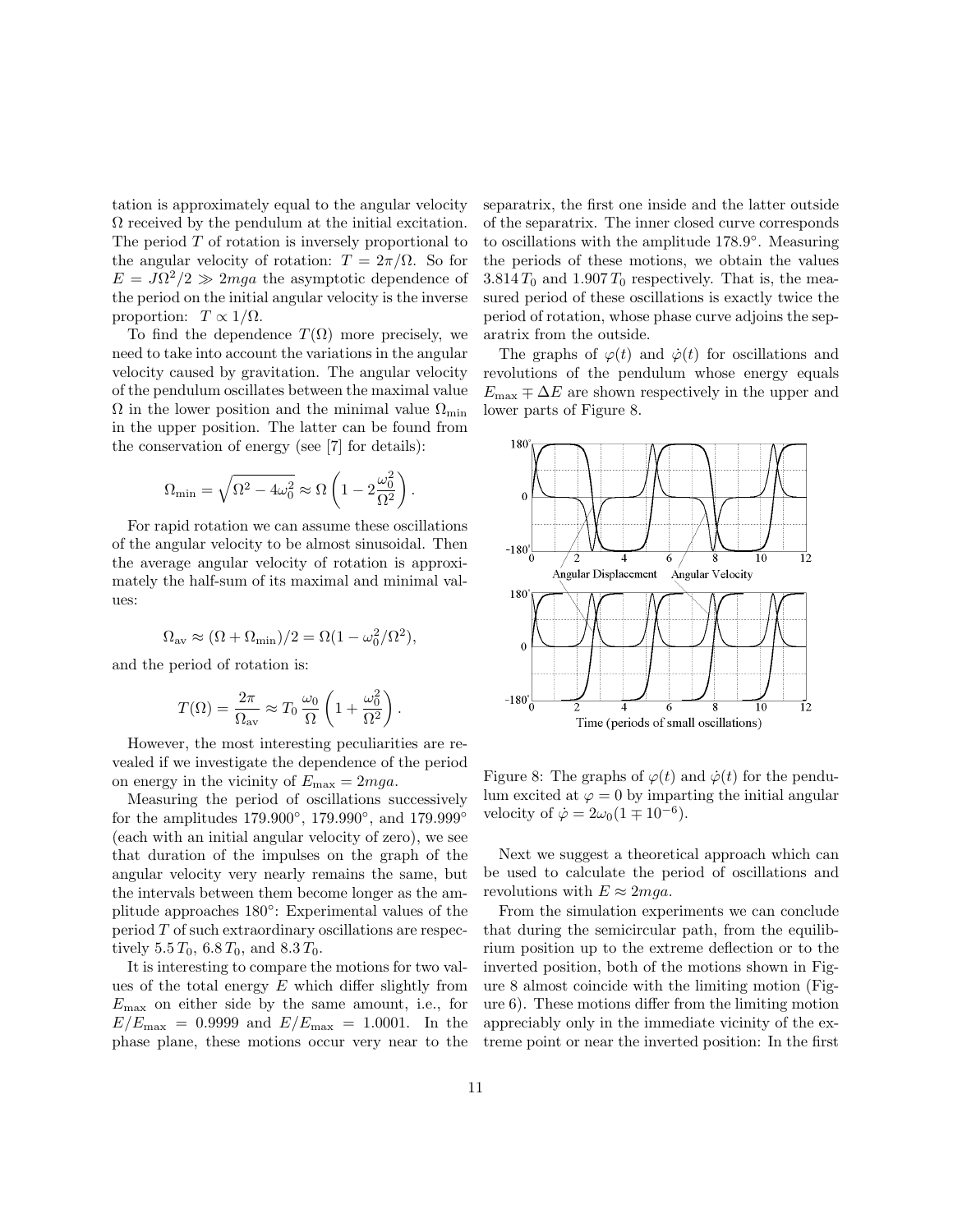case the pendulum stops at this extreme point and then begins to move backwards, while in the limiting motion the pendulum continues moving for an unlimited time towards the inverted position; in the second case the pendulum reaches the inverted position during a finite time.

For the oscillatory motion under consideration, the representative point in the phase plane generates a closed path during one cycle, passing along both branches of the separatrix. In this motion the pendulum goes twice around almost the whole circle, covering it in both directions. On the other hand, executing rotation, the pendulum makes one circle during a cycle of revolutions, and the representative point passes along one branch of the separatrix (upper or lower, depending on the direction of rotation). To explain why the period of these oscillations is twice the period of corresponding revolutions, we must show that the motion of the pendulum with energy  $E = 2mqa - \Delta E$  from  $\varphi = 0$  up to the extreme point requires the same time as the motion with the energy  $E = 2mga + \Delta E$  from  $\varphi = 0$  up to the inverted vertical position.

Almost all of both motions occurs very nearly along the same path in the phase plane, namely, along the separatrix from the initial point  $\varphi = 0$ ,  $\dot{\varphi} \approx 2\omega_0$  up to some angle  $\varphi_0$  whose value is close to  $\pi$ . To calculate the time interval required for this part of the motion, we can assume that the motion (in both cases) occurs exactly along the separatrix, and take advantage of the corresponding analytical solution, expressed by Eq. (18).

Assuming  $\varphi(t)$  in Eq. (18) to be equal to  $\varphi_0$ , we can find the time  $t_0$  during which the pendulum moves from the equilibrium position  $\varphi = 0$  up to the angle  $\varphi_0$  (for both cases):

$$
\omega_0 t_0 = -\ln \tan \frac{\pi - \varphi_0}{4} = -\ln \tan \frac{\alpha_0}{4},\qquad(22)
$$

where we have introduced the notation  $\alpha_0 = \pi - \varphi_0$ for the angle that the rod of the pendulum at  $\varphi = \varphi_0$ forms with the upward vertical line. When  $\varphi_0$  is close to  $\pi$ , the angle  $\alpha_0$  is small, so that in Eq. (22) we can assume  $\tan(\alpha_0/4) \approx \alpha_0/4$ , and  $\omega_0 t_0 \approx \ln(4/\alpha_0)$ .

Later we shall consider in detail the subsequent

part of motion which occurs from this arbitrarily chosen angle  $\varphi = \varphi_0$  towards the inverted position, and prove that the time  $t_1$  required for the pendulum with the energy  $2mga + \Delta E$  (rotational motion) to reach the inverted position  $\varphi = \pi$  equals the time  $t_2$  during which the pendulum with the energy  $2mga-\Delta E$ (oscillatory motion) moves from  $\varphi_0$  up to its extreme deflection  $\varphi_m$ , where the angular velocity becomes zero, and the pendulum begins to move backwards.

When considering the motion of the pendulum in the vicinity of the inverted position, we find it convenient to define its position (instead of the angle  $\varphi$ ) by the angle  $\alpha$  of deflection from this position of unstable equilibrium. This angle equals  $\pi - \varphi$ , and the angular velocity  $\dot{\alpha}$  equals  $-\dot{\varphi}$ . The potential energy of the pendulum (measured relative to the lower equilibrium position) depends on  $\alpha$  in the following way:

$$
E_{\rm pot}(\alpha) = mga(1 + \cos \alpha) \approx 2mga(1 - \frac{1}{4}\alpha^2). \tag{23}
$$

The latter expression is valid only for relatively small values of  $\alpha$ , when the pendulum moves near the inverted position. Phase trajectories of motion with energies  $E = 2mga \pm \Delta E$  near the saddle point  $\varphi = \pi$ ,  $\dot{\varphi} = 0$  (in the new variables  $\alpha = 0, \dot{\alpha} = 0$ ) can be found from the conservation of energy using the approximate expression (23) for the potential energy:

$$
\frac{1}{2}J\dot{\alpha}^2 + \frac{1}{2}mga\alpha^2 = \pm \Delta E, \text{ or } \frac{\dot{\alpha}^2}{\omega_0^2} - \alpha^2 = \pm 4\varepsilon. (24)
$$

Here we use the notation  $\varepsilon = \Delta E/E_{\text{max}}$  $\Delta E/(2mga)$  for the small  $(\varepsilon \ll 1)$  dimensionless quantity characterizing the fractional deviation of energy  $E$  from its value  $E_{\text{max}}$  for the separatrix. It follows from Eq. (24) that phase trajectories near the saddle point are hyperbolas whose asymptotas are the two branches of the separatrix that meet at the saddle point. Part of the phase portrait near the saddle point is shown in Figure 9. The curve 1 for the energy  $E = 2mqa + \Delta E$  corresponds to the rotation of the pendulum. It intersects the ordinate axis when the pendulum passes through the inverted position. The curve 2 for the energy  $E = 2ma - \Delta E$  describes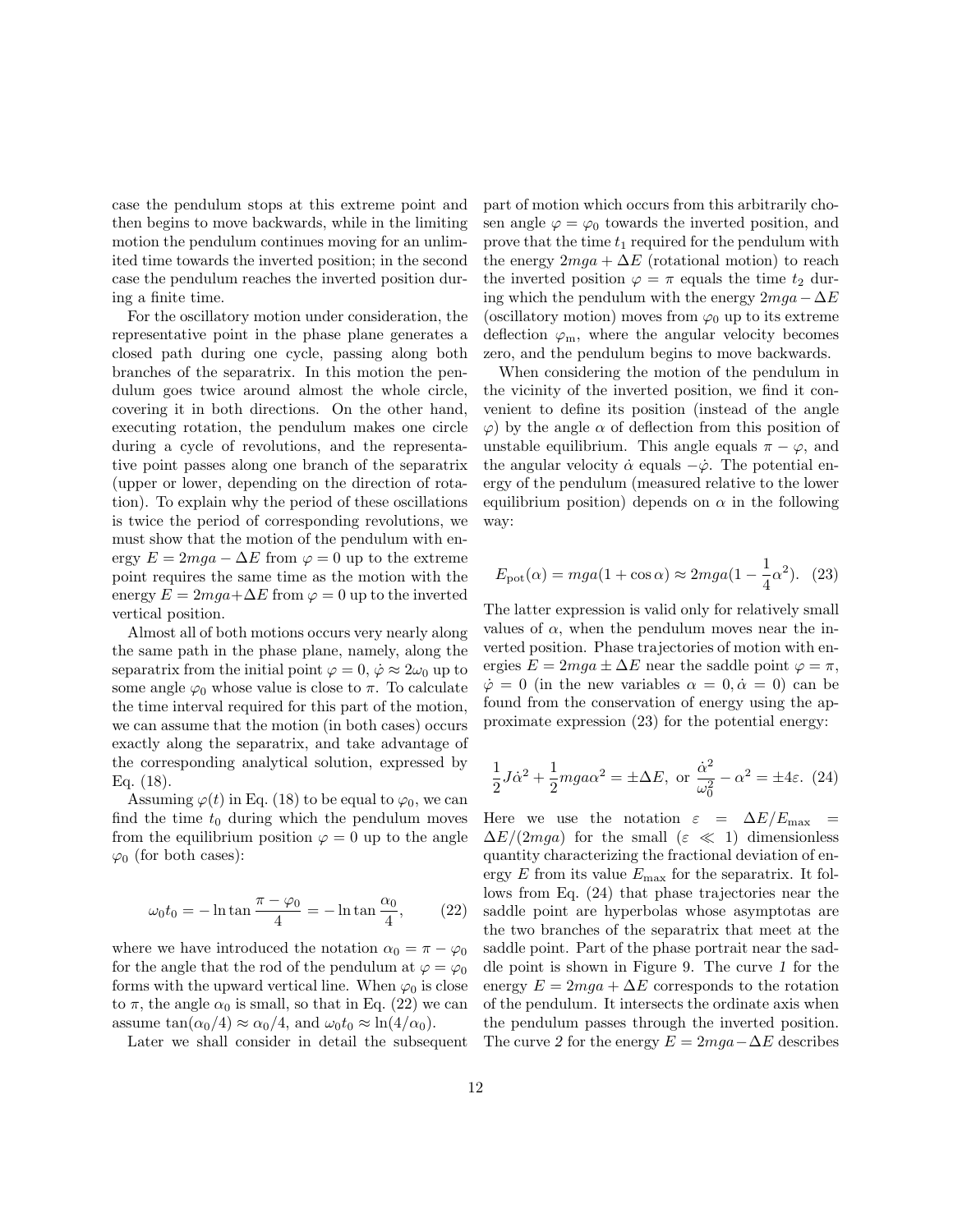the oscillatory motion. It intersects the abscissa axis at the distance  $\alpha_m = \pi - \varphi_m$  from the origin. This is the point of extreme deflection in the oscillations.



Figure 9: Phase curves near the saddle point.

For  $\alpha \ll 1$  the torque of the gravitational force is approximately proportional to the angle  $\alpha$ , but in contrast to the case of stable equilibrium, the torque  $N = -dE_{\text{pot}}(\alpha)/d\alpha = mga\alpha$  tends to move the pendulum farther from the position  $\alpha = 0$  of unstable equilibrium. Substituting the torque  $N$  in the law of rotation of a solid, we find the differential equation of the pendulum valid for its motion near the point  $\alpha = 0$ :

$$
J\ddot{\alpha} = mga\alpha
$$
, or  $\ddot{\alpha} - \omega_0^2 \alpha = 0$ . (25)

The general solution of this linear equation can be represented as a superposition of two exponential functions of time t:

$$
\alpha(t) = C_1 e^{\omega_0 t} + C_2 e^{-\omega_0 t}.
$$
 (26)

Next we consider separately the two cases of motion with the energies  $E = E_{\text{max}} \pm \Delta E$ .

1. Rotational motion  $(E = E_{\text{max}} + \Delta E)$  along the curve 1 from  $\alpha_0$  up to the intersection with the ordinate axis. Let  $t = 0$  be the moment of crossing the inverted vertical position:  $\alpha(0) = 0$ . Hence in Eq. (26)  $C_2 = -C_1$ . Then from Eq. (24)  $\dot{\alpha}(0) =$  $2\sqrt{\varepsilon}\omega_0$ , and  $C_1 = \sqrt{\varepsilon}$ . To determine duration  $t_1$  of the motion, we assume in Eq. (26)  $\alpha(t_1) = \alpha_0$ :

$$
\alpha_0 = \sqrt{\varepsilon} (e^{\omega_0 t_1} - e^{-\omega_0 t_1}) \approx \sqrt{\varepsilon} e^{\omega_0 t_1}.
$$

(We can choose here an arbitrary value  $\alpha_0$ , although (we can choose here an arbitrary value  $\alpha_0$ , arritough<br>a small one, to be large compared to  $\sqrt{\varepsilon}$ , so that the condition  $e^{-\omega_0 t_1} \ll e^{\omega_0 t_1}$  is fulfilled). Therefore  $\omega_0 t_1 = \ln(\alpha_0/\sqrt{\varepsilon}).$ 

2. Oscillatory motion  $(E = E_{\text{max}} - \Delta E)$  along the curve 2 from  $\alpha_0$  up to the extreme point  $\alpha_m$ . Let  $t = 0$  be the moment of maximal deflection, when the phase curve intersects the abscissa axis:  $\dot{\alpha}(0) = 0$ . Hence in Eq.  $(26)$   $C_2 = C_1$ . Then from Eq.  $(24)$ Thence in Eq. (20)  $C_2 = C_1$ . Then from Eq. (24)<br>  $\alpha(0) = \alpha_m = 2\sqrt{\epsilon}$ , and  $C_1 = \sqrt{\epsilon}$ . To determine duration  $t_2$  of this motion, we assume in Eq. (26)  $\alpha(t_2) = \alpha_0$ . Hence

$$
\alpha_0 = \sqrt{\varepsilon} (e^{\omega_0 t_2} + e^{-\omega_0 t_2}) \approx \sqrt{\varepsilon} e^{\omega_0 t_2},
$$

and we find  $\omega_0 t_2 = \ln(\alpha_0/\sqrt{\varepsilon}).$ 

We see that  $t_2 = t_1$  if  $\varepsilon = \Delta E/E_{\text{max}}$  is the same in both cases. Therefore the period of oscillations is twice the period of rotation for the values of energy which differ from the critical value 2mga on both sides by the same small amount  $\Delta E$ . Indeed, we can assume with great precision that the motion from  $\varphi = 0$  up to  $\varphi_0 = \pi - \alpha_0$  lasts the same time  $t_0$ given by Eq.  $(22)$ , since these parts of both phase trajectories very nearly coincide with the separatrix. In the case of rotation, the remaining motion from  $\varphi_0$ up to the inverted position also lasts the same time as, in the case of oscillations, does the motion from  $\varphi_0$  up to the utmost deflection  $\varphi_m$ , since  $t_1 = t_2$ .

The period of rotation  $T_{\text{rot}}$  is twice the duration  $t_0 + t_1$  of motion from the equilibrium position  $\varphi = 0$ up to the  $\varphi = \pi$ . Using the above value for  $t_1$  and Eq.  $(22)$  for  $t_0$ , we find:

$$
T_{\rm rot} = 2(t_0 + t_1) = \frac{2}{\omega_0} \ln \frac{4}{\sqrt{\varepsilon}} = \frac{1}{\pi} T_0 \ln \frac{4}{\sqrt{\varepsilon}}.
$$

We note that an arbitrarily chosen angle  $\alpha_0$  (howwe note that an arbitrarily chosen angle  $\alpha_0$  (now-<br>ever,  $\sqrt{\varepsilon} \ll \alpha_0 \ll 1$ ), which delimits the two stages of motion (along the separatrix, and near the saddle point in the phase plane), falls out of the final formula for the period (when we add  $t_0$  and  $t_1$ ). The period of revolutions tends to infinity when  $\varepsilon \to 0$ , that is, when the energy tends to its critical value  $2mqa$ . For  $\varepsilon = 0.0001$  (for  $E = 1.0001 E_{\text{max}}$ ) the above formula gives the value  $T_{\text{rot}} = 1.907 T_0$ , which coincides with the cited experimental result.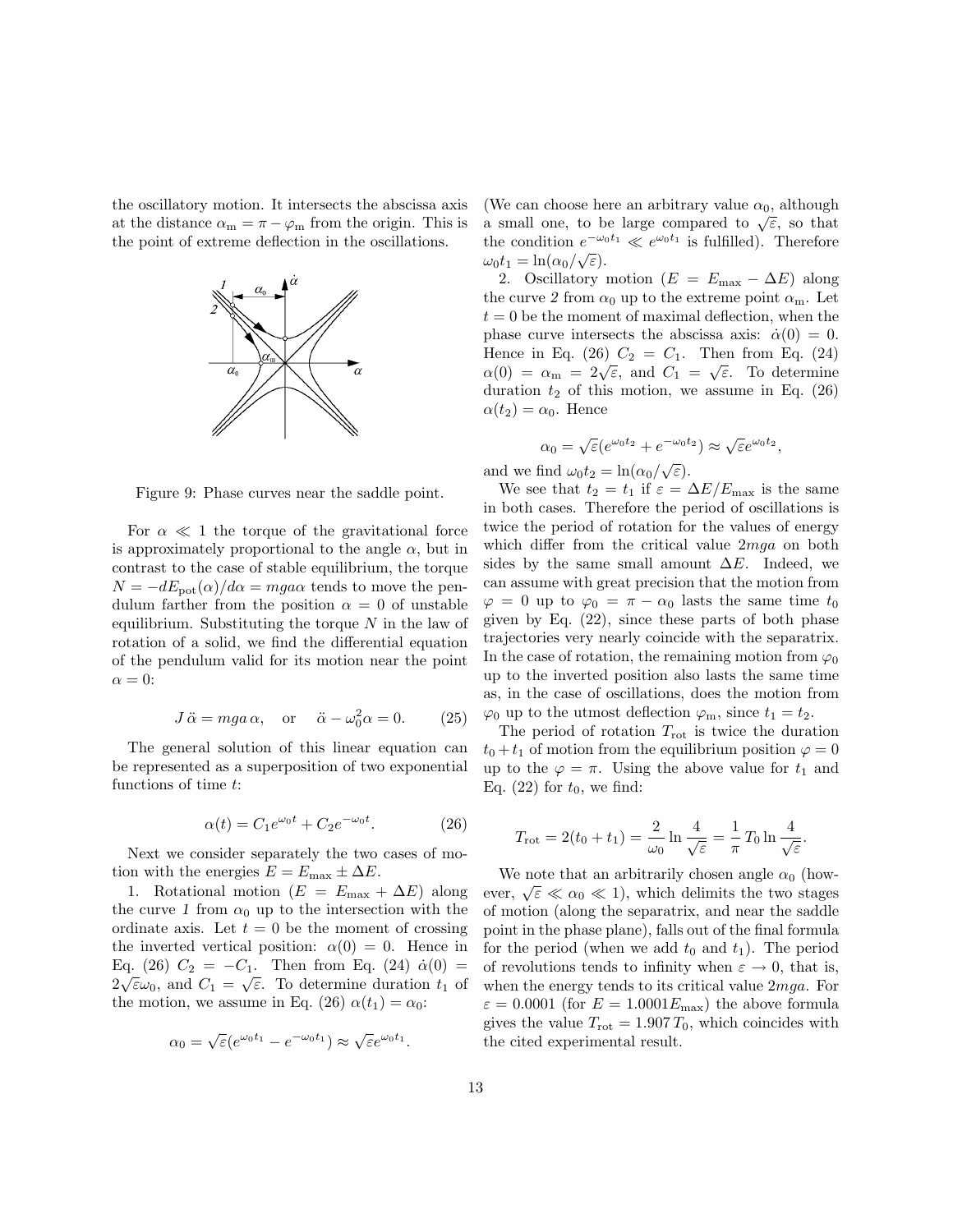The period of oscillations  $T$  is four times greater than the duration  $t_0 + t_2$  of motion from  $\varphi = 0$  up to the extreme point  $\varphi_m$ :

$$
T = 4(t_0 + t_2) = \frac{4}{\omega_0} \ln \frac{4}{\sqrt{\varepsilon}} = \frac{2}{\pi} T_0 \ln \frac{8}{\alpha_{\rm m}}.
$$

For  $\alpha_m \ll 1$  ( $\varphi_m \approx \pi$ ) this formula agrees well with the experimental results: it yields  $T = 5.37 T_0$  for  $\varphi_{\rm m} = 179.900^{\circ}, T = 6.83 T_0$  for  $\varphi_{\rm m} = 179.990^{\circ}, \text{ and}$  $T = 8.30 T_0$  for  $\varphi_m = 179.999$ °. From the obtained expressions we see how both the period of oscillations  $T$  and the period of rotation  $T_{\rm rot}$  tend to infinity as the total energy approaches  $E_{\text{max}} = 2mga$ .

#### 8 The Mean Energies

In the motion under consideration (swinging or rotation with  $E \approx 2mga$ ) both potential and kinetic energies oscillate between zero and the same maximal value, which is equal to the total energy  $E \approx 2mga$ . However, during almost all the period the pendulum moves very slowly in the vicinity of the inverted position, and during this time its potential energy has almost the maximal value  $2mga = 2J\omega_0^2$ . Only for a short time, when the pendulum passes rapidly along the circle and through the bottom of the potential well, is the potential energy of the pendulum converted into kinetic energy. Hence, on the average, the potential energy predominates.

We can estimate the ratio of the averaged over a period values of the potential and kinetic energies if we take into account that most of the time the angular velocity of the pendulum is nearly zero, and for a brief time of motion the time dependence of  $\varphi(t)$  is very nearly the same as it is for the limiting motion along the separatrix. Therefore we can assume that during an impulse the kinetic energy depends on time in the same way it does in the limiting motion. This assumption allows us to extend the limits of integration to  $\pm\infty$ . Since two sharp impulses of the angular velocity (and of the kinetic energy) occur during the period  $T$  of oscillations, we can write:

$$
\langle E_{\rm kin} \rangle = \frac{J}{T} \int_{-\infty}^{\infty} \dot{\varphi}^2(t) dt = \frac{J}{T} \int_{-\pi}^{\pi} \dot{\varphi}(\varphi) d\varphi.
$$

The integration with respect to time is replaced here with an integration over the angle. The mean kinetic energy  $\langle E_{\text{kin}} \rangle$  is proportional to the area S of the phase plane bounded by the separatrix:  $2\langle E_{\text{kin}} \rangle$  = JS/T. We can substitute for  $\dot{\varphi}(\varphi)$  its expression from the equation of the separatrix, Eq. (16):

$$
\langle E_{\rm kin} \rangle = \frac{J}{T} 2\omega_0 \int_{-\pi}^{\pi} \cos \frac{\varphi}{2} d\varphi = \frac{4}{\pi} J \omega_0^2 \frac{T_0}{T}.
$$

Taking into account that the total energy E for this motion approximately equals  $2mga = 2J\omega_0^2$ , and  $E_{\text{pot}} = E - E_{\text{kin}}$ , we find:

$$
\frac{\langle E_{\text{pot}}\rangle}{\langle E_{\text{kin}}\rangle} = \frac{2J\omega_0^2}{\langle E_{\text{kin}}\rangle} - 1 = \frac{\pi}{2}\frac{T}{T_0} - 1.
$$

For  $\varphi_{\rm m} = 179.99^{\circ}$  the period T equals 6.83  $T_0$ , and so the ratio of mean values of potential and kinetic energies is 9.7 (compare with the case of small oscillations for which these mean values are equal).

#### 9 The Influence of Friction

In the presence of weak friction inevitable in any real system, the phase portrait of the pendulum changes qualitatively: The phase curves have a different topology (compare Figures 10 and 4). A phase trajectory representing the counterclockwise rotation of the pendulum sinks lower and lower toward the separatrix with each revolution. The phase curve which passed formerly along the upper branch of the separatrix does not reach now the saddle point  $(\pi, 0)$ . Instead it begins to wind around the origin, gradually approaching it. Similarly, the lower branch crosses the abscissa axis  $\dot{\varphi} = 0$  to the right of the saddle point  $(-\pi, 0)$ , and also spirals towards the origin.

The closed phase trajectories corresponding to oscillations of a conservative system are transformed by friction into shrinking spirals which wind around a focus located at the origin of the phase plane. Near the focus the size of gradually shrinking loops diminishes in a geometric progression. This focus represents a state of rest in the equilibrium position, and is an attractor of the phase trajectories. That is, all phase trajectories of the damped pendulum spiral in toward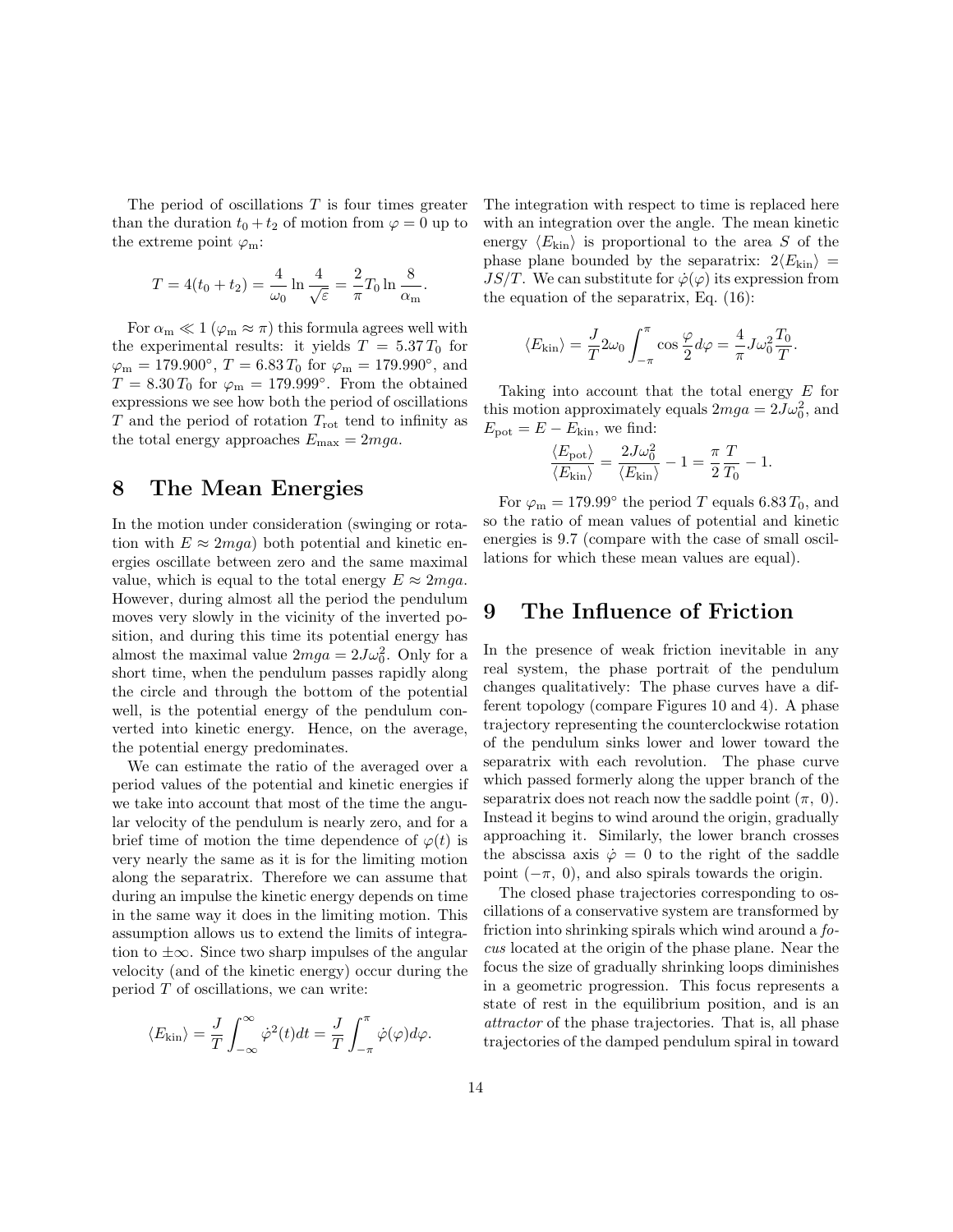

Figure 10: Phase portrait with friction.



Figure 11: Phase portrait of a damped (a) and of an overdamped  $(\gamma > \omega_0, b)$  pendulum.

the focus, forming an infinite number of loops, as in Figure 11, a.

When friction is relatively strong ( $\gamma > \omega_0$ ), the motion is non-oscillatory, and the attractor of the phase trajectories, instead of a focus, becomes a node: all phase trajectories approach this node directly, without spiraling. The phase portrait of an overdamped pendulum  $(\gamma = 1.05 \omega_0)$  is shown in Figure 11,*b*.

When friction is weak, we can make some theoretical predictions for the motions whose phase trajectories pass close to the separatrix. For example, we can evaluate the minimal value of the initial velocity which the pendulum must be given in the lower (or some other) initial position in order to reach the inverted position, assuming that the motion occurs along the separatrix, and consequently that the dependence of the angular velocity on the angle of deflection is approximately given by the equation of the separatrix, Eq. (16).

The frictional torque is proportional to the angular velocity:  $N_{\text{fr}} = -2\gamma J \dot{\varphi}$ . Substituting the angular velocity from Eq. (16), we find

$$
N_{\rm fr} = \mp 4\gamma J \omega_0 \cos \frac{\varphi}{2} = \mp \frac{2mga}{Q} \cos \frac{\varphi}{2}
$$

.

Hence the work  $W_{\text{fr}}$  of the frictional force during the motion from an initial point  $\varphi_0$  to the final inverted position  $\varphi = \pm \pi$  is:

$$
W_{\rm fr} = \int_{\varphi_0}^{\pm \pi} N_{\rm fr} d\varphi = -4 \frac{mga}{Q} \left( 1 \mp \sin \frac{\varphi_0}{2} \right). \quad (27)
$$

The necessary value of the initial angular velocity  $\Omega$  can be found with the help of the conservation of energy, in which the work  $W_{\text{fr}}$  of the frictional force is taken into account:

$$
\frac{1}{2}J\Omega^2 + mga(1 - \cos\varphi_0) + W_{\text{fr}} = 2mga.
$$

Substituting  $W_{\text{fr}}$  from Eq. (27), we obtain the following expression for  $\Omega$ :

$$
\Omega^2 = 2\omega_0 \left[ 1 + \cos\varphi_0 + \frac{4}{Q} \left( 1 \mp \sin\frac{\varphi_0}{2} \right) \right].
$$
 (28)

For  $\varphi_0 \neq 0$  the sign in Eq. (28) depends on direction of the initial angular velocity. We must take the upper sign if the pendulum moves directly to the inverted position, and the lower sign if it passes first through the lower equilibrium position. In other words, at  $\varphi_0 > 0$  we must take the upper sign for positive values of  $\Omega$ , and the lower sign otherwise. If the pendulum is excited from the lower equilibrium position ( $\varphi_0 = 0$ ), Eq. (28) yields the initial velocity to be

$$
\Omega = \pm 2\omega_0 \sqrt{1 + 2/Q} \approx \pm 2\omega_0 (1 + 1/Q).
$$

The exact value of  $\Omega$  is slightly greater since the motion towards the inverted position occurs in the phase plane close to the separatrix but always outside it, that is, with the angular velocity of slightly greater magnitude. Consequently, the work  $W_{\text{fr}}$  of the frictional force during this motion is a little larger than the calculated value. For example, for  $Q = 20$  the